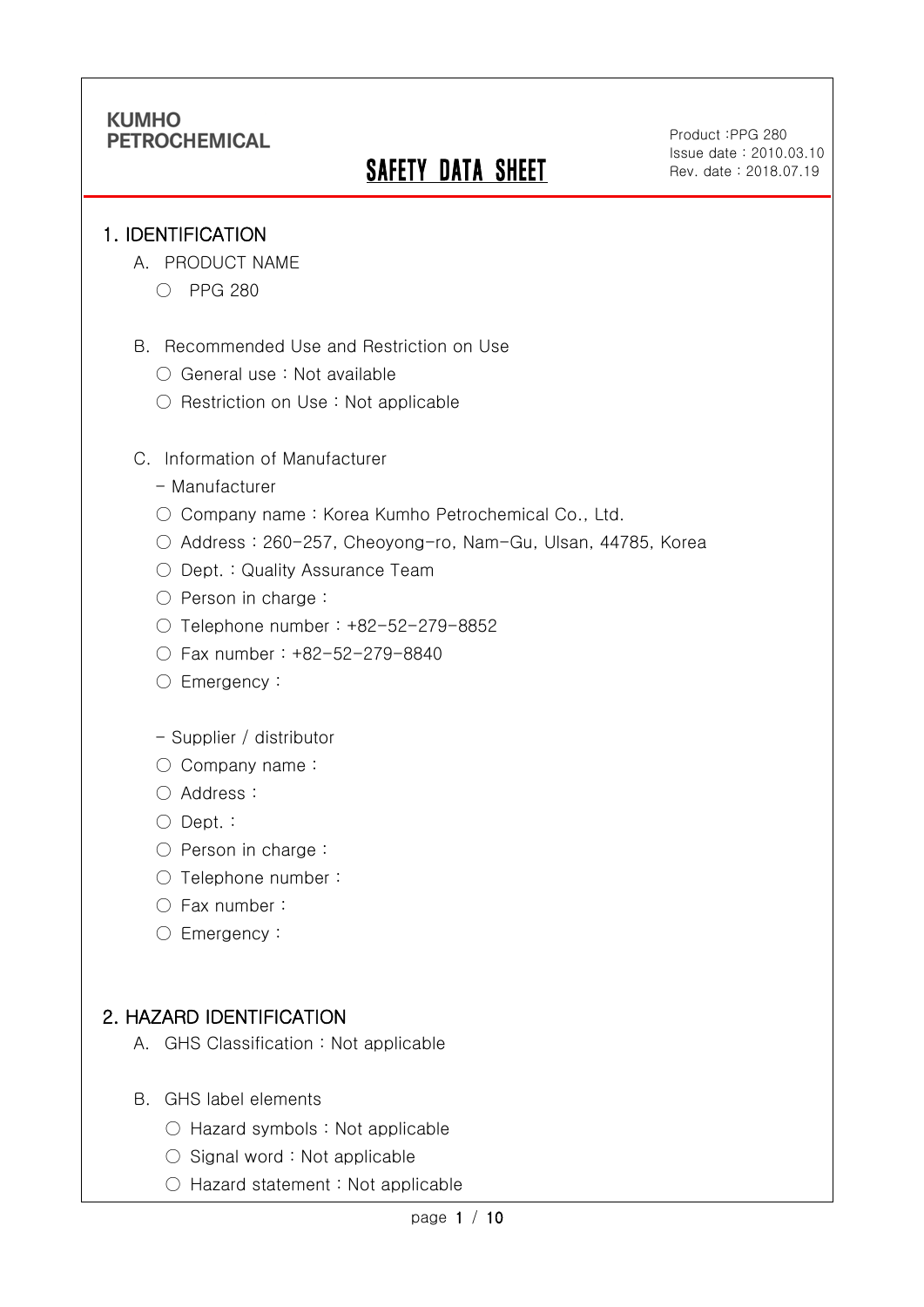Ī

# **SAFETY DATA SHEET**

.

○ Precautionary statements : Not applicable

C. Other hazards which do not result in classification :

- NFPA rating: (0~4 steps) : Health=0, Flammability=0, Reactivity=0

## 3. COMPOSITION/INFORMATION ON INGREDIENTS

| Chemical name       | CAS No./ECL No./EINECS No. | Contents(%) |
|---------------------|----------------------------|-------------|
| Polypropylene Triol | 25791-96-2/KE-29338        | 99.9        |
| Additives           | Proprietary                | 0.1         |

※ Reference No. : ECL(Registration number of Korean Existing Chemical List) EINECS(Registration number of Europe Existing Chemical List)

### 4. FIRST-AID MEASURES

- A. Eye Contact :
	- Immediately flush eyes with plenty of water at least 15minutes.
	- If irritation persists, get a doctor's examination.

#### B. Skin Contact :

- Wash the contaminated skin area with running water.
- If irritation persists, get a doctor's attention.

#### C. Inhalation :

- Remove victim to fresh air immediately.
- Take Artificial respiration if not breathing.
- Use respirator when breathing is difficult.
- Get medical attention.

#### D. Ingestion:

- Do not induce vomiting.
- Do not feed anything if that is not conscious.
- Give 2~4 cups water or milk if conscious.
- Get medical attention.
- E. Delay and immediate effects and also chronic effects from short and long term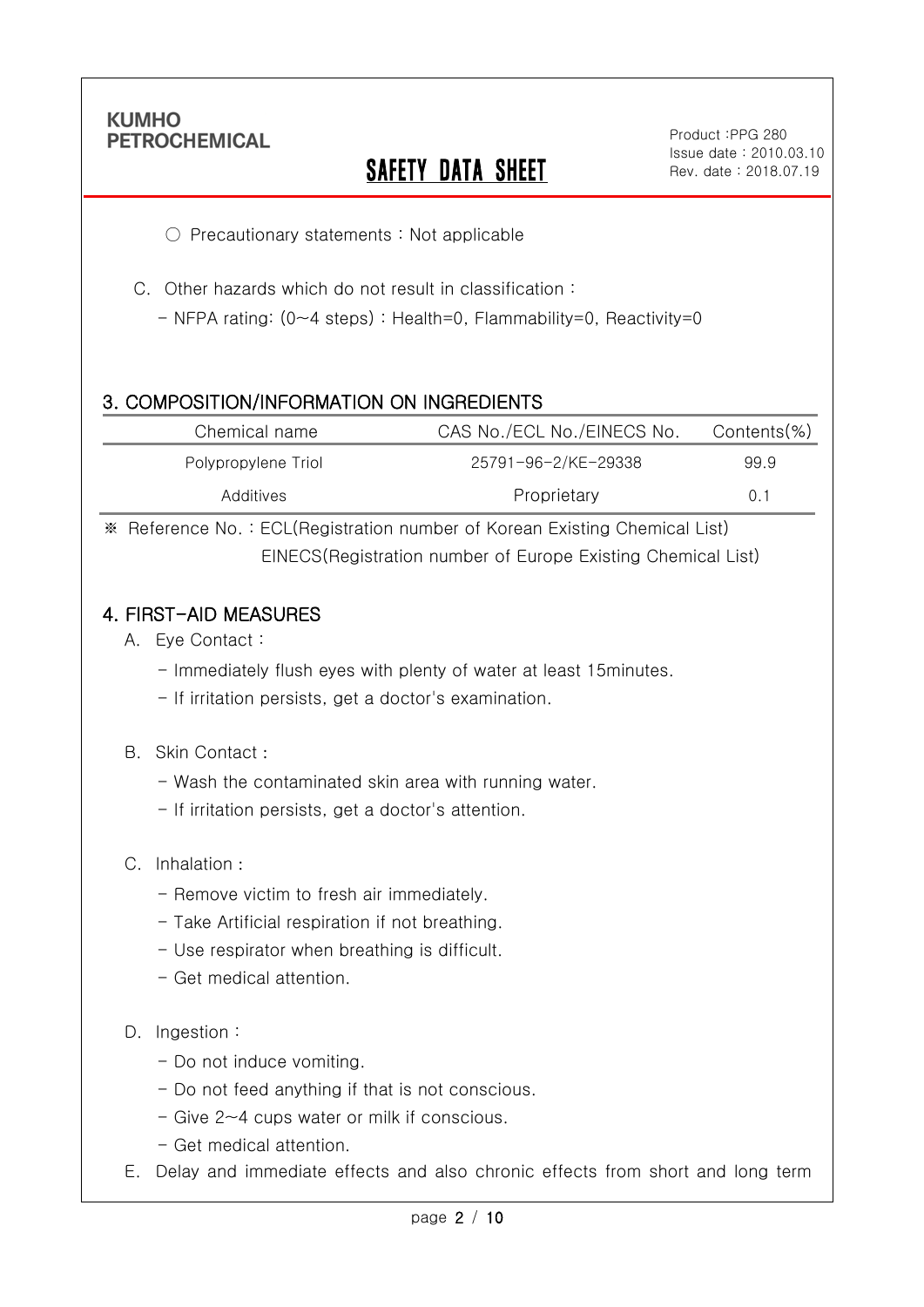Ī

# SAFETY DATA SHEET

Product :PPG 280 Issue date : 2010.03.10 Rev. date : 2018.07.19

.

exposure : Not available

- F. Notice to Physician :
	- Treatment may vary with condition of victim and specifics of incident.

### 5. FIRE FIGHTING MEASURE

- A. Suitable (Unsuitable) extinguishing media :
	- $\circ$  Extinguishing media : Carbon Dioxide, dry chemical, foam.
	- Unsuitable Extinguishing media : Do not use direct water.
	- Large fire : Alcohol-resistant foam.
- B. Specific hazards arising from the chemical
	- Combustion: Carbon dioxide, carbon monoxide
	- Levels of fire hazard :
		- There is potential for caused by the fire that irritating or toxic gases.
		- Vapors are heavier than air.
		- Containers may rupture or explode if exposed.
- C. Fire fighting procedures and equipments :
	- Wear appropriate personal protective equipment(see section 8. EXPOSURE CONTROLS/PERSONAL PROTECTION).
	- Use water spray to keep fire-exposed containers cool.
	- Move container from fire area if it can be done without risk.
	- Suppression using water can be spread fire.
	- Avoid inhalation of substance itself or combustion.
	- Stay upwind and keep out of low areas.

### 6. ACCIDENTAL RELEASE MEASURES

- A. Personal Precautions, Protective Equipment and Emergency procedures :
	- Perform in accordance with 「 See section 8. EXPOSURE CONTROLS / PERSONAL PROTECTION」. Put on appropriate personal protective equipment.
	- Avoid contact with eyes and skin.
	- Avoid inhalation of substance itself or combustion.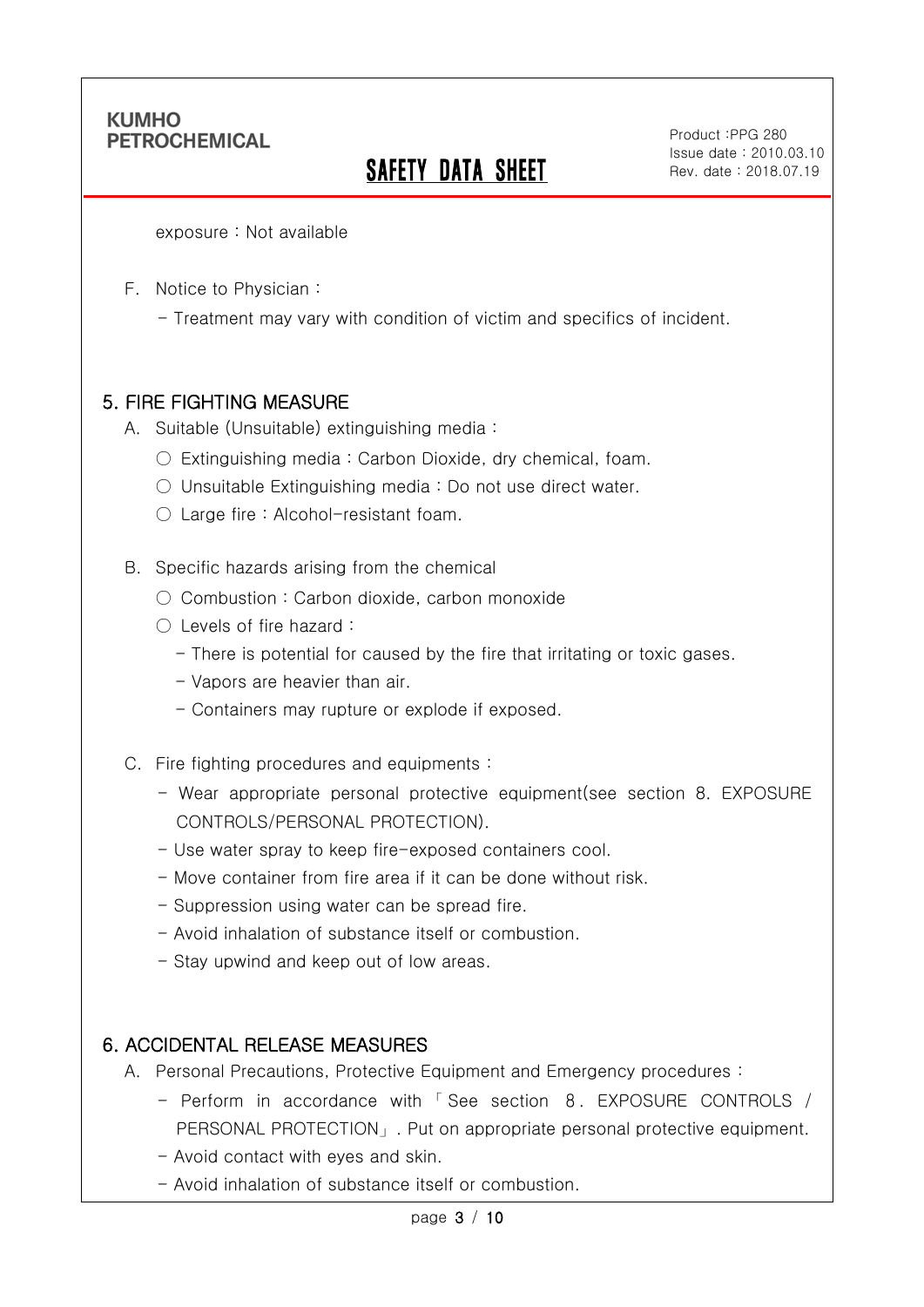Ī

# SAFETY DATA SHEET

Product :PPG 280 Issue date : 2010.03.10 Rev. date : 2018.07.19

.

- Evacuation against the wind.
- Avoid contact with heat, sparks, flame or other ignition sources.
- B. Environmental Precautions
	- Avoid dispersal of spilt material and runoff and contact with waterways, drains and sewers. If large spills, advise emergency services.
- C. Methods and materials for containment and cleaning up :
	- $\bigcirc$  For small spills.
		- Remove all sources of ignition.
		- Absorb for use sand or other non-combustible material.
		- Ventilate leak areas and clearing leak area.
	- For large spills.
		- Remove all sources of ignition.
		- Dike to prevent flowing into the nearby river and reservoir.
		- Avoid entering to sewers or water system.
		- Absorb for use sand or other non-combustible material.
		- Appropriate container for disposal of spilled material collected.

### 7. HANDLING AND STORAGE

- A. Handling :
	- Perform in accordance with 「 See section 8. EXPOSURE CONTROLS / PERSONAL PROTECTION」. Put on appropriate personal protective equipment.
	- Handle in a well-ventilated place.
	- Avoid contact with heat, sparks, flame or other ignition sources.
	- Remove all sources of ignition.
	- Wash thoroughly after handling.
- B. Storage Precautionary Statements :
	- Do not store where the moisture.
	- Store in a cool, dry, location and avoid heat.

### 8. EXPOSURE CONTROLS/PERSONAL PROTECTION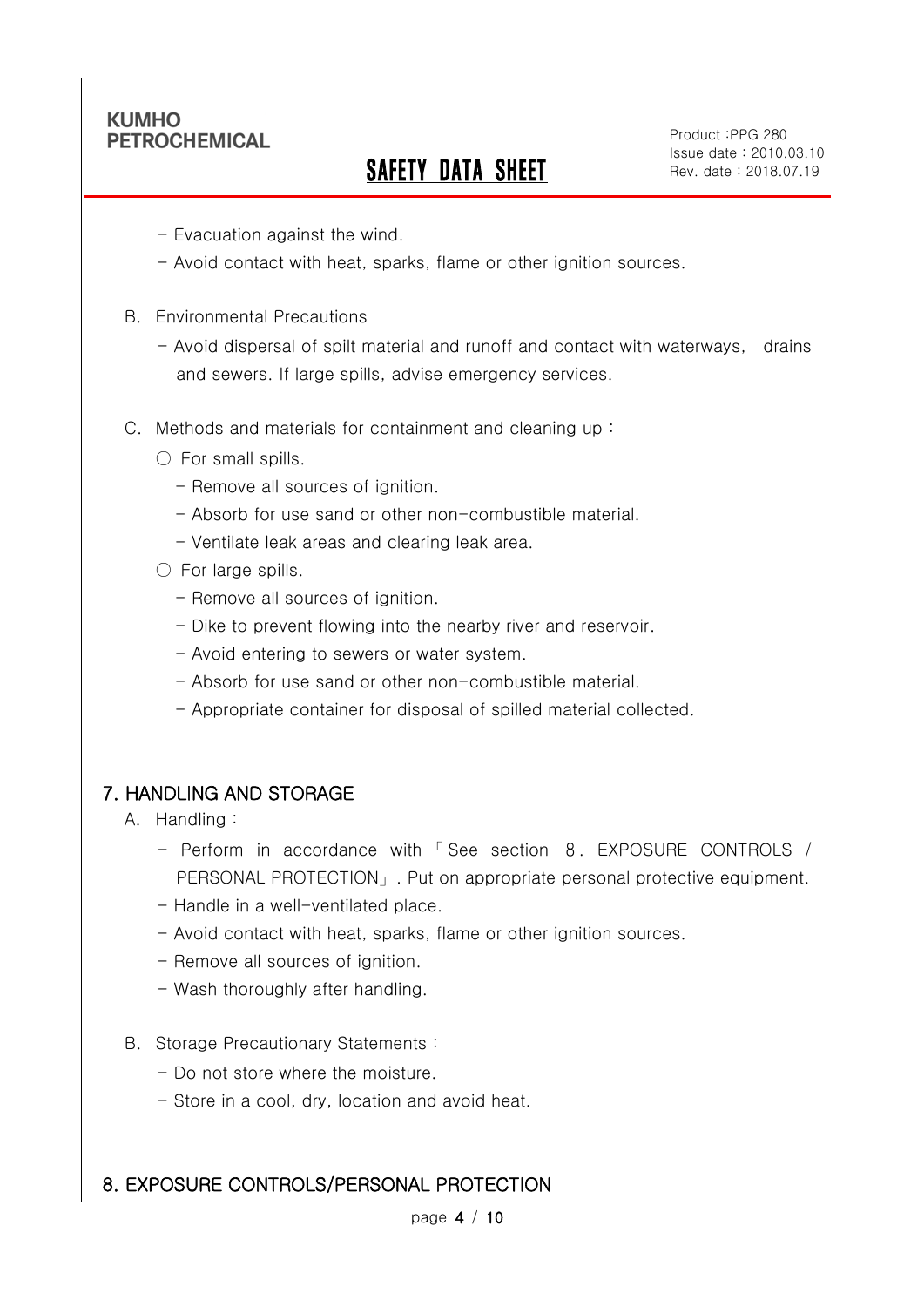Ī

# SAFETY DATA SHEET

Product :PPG 280 Issue date : 2010.03.10 Rev. date : 2018.07.19

.

- A. Exposure limit
	- Exposure limit under ISHL : Not applicable
	- ACGIH : Not applicable
	- Biological exposure limits : Not applicable
- B. Engineering Controls
	- A system of local and/or general exhaust is recommended to keep employee exposures above the Exposure Limits. Local exhaust ventilation is generally preferred because it can control the emissions of the contaminant at its source, preventing dispersion of it into the general work area. The use of local exhaust ventilation is recommended to control emissions near the source.
- C. Personal Protective Equipment :
	- Respiratory Protection : Use the respirator be given official approval by Korea Occupational Safety & Health Agency. Under conditions of frequent use or heavy exposure, Respiratory protection may be needed. Respiratory protection is ranked in order from minimum to maximum. Consider warning properties before use.
		- ※ When take shelter
		- $-$  Any chemical cartridge respirator with organic vapour cartridge(s).
		- Any chemical cartridge respirator with a full facepiece and organic vapour cartridge(s).
		- Any air-purifying respirator with a full facepiece and an organic vapour canister.
		- ※ For Unknown Concentration or Immediately Dangerous to Life or Health
		- Self-contained breathing apparatus (pressure-demand or other positive-pressure mode in combination), supplied-air respirator with full facepiece.
	- Eye Protection : Wear primary eye protection such as splash resistant safety goggles with a secondary protection faceshield. Provide an emergency eye wash station and quick drench shower in the immediate work area.
	- Hand Protection : Wear chemical resistant protected gloves if there is hazard potential for direct skin contact. Wear heat resistant protected gloves to withstand the temperature of molten product.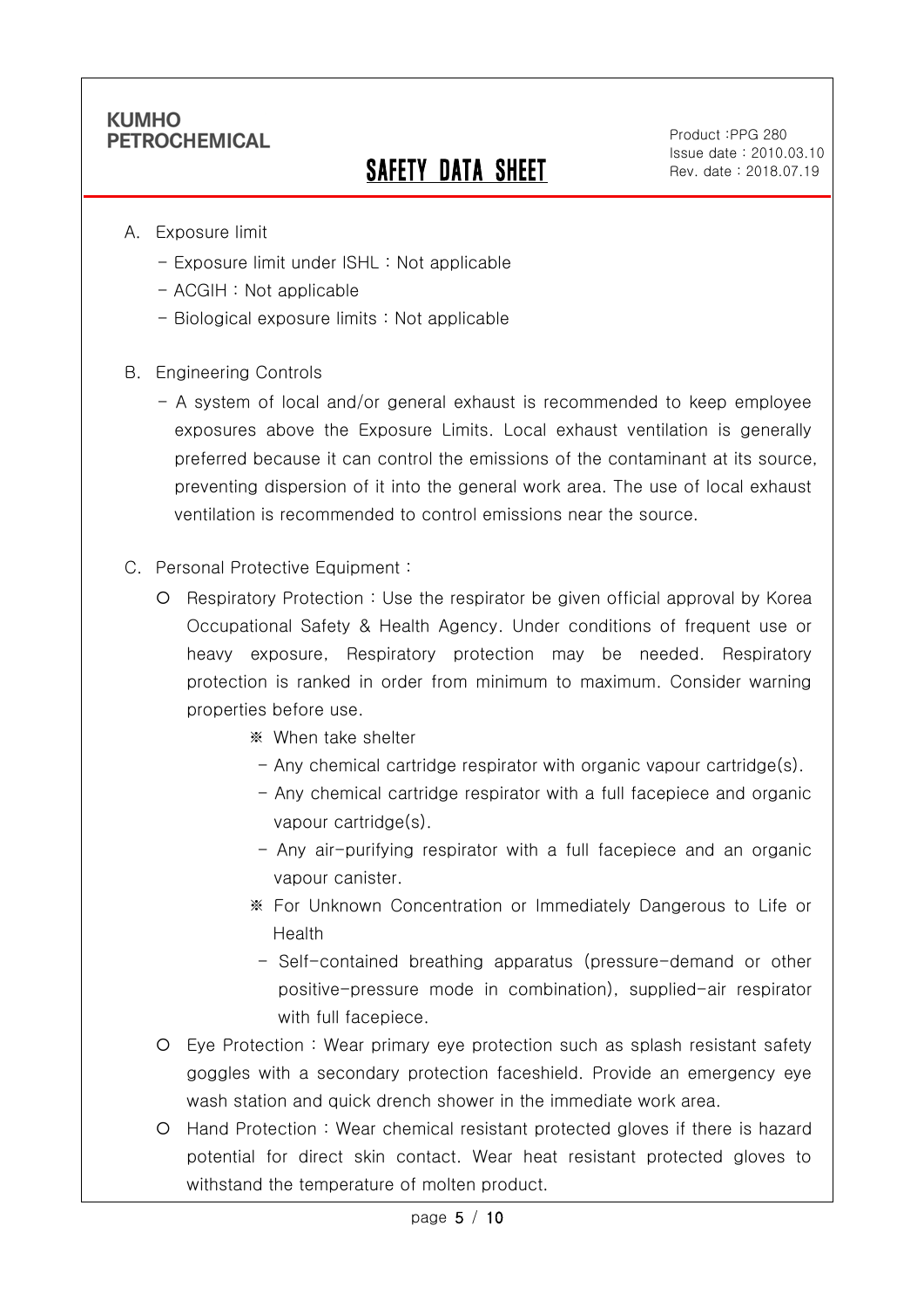Ī

# SAFETY DATA SHEET

Product :PPG 280 Issue date : 2010.03.10 Rev. date : 2018.07.19

.

 Body Protection : Wear chemical resistant protected clothing if there is hazard potential for direct contact.

# 9. PHYSICAL AND CHEMICAL PROPERTIES

- A. Appearance : liquid
- B. Odor : Mild odor
- C. Odor threshold : Not available
- D. pH : Not applicable
- E. Melting point/Freezing point : Not available
- F. Initial Boiling Point/Boiling Ranges : Not available
- G. Flash point : 260℃ (PMCC, ASTM D93)
- H. Evapourating Rate : Not available
- I. Flammability(solid, gas) : Not available
- J. Upper/Lower Flammability or explosive limits : Not available
- K. Vapour pressure  $:$  > 1.0
- L. Solubility : Insoluble
- M. Vapour density(Air=1) : Not applicable
- N. Relative density : 1.091
- O. Partition coefficient of n-octanol/water : Not available
- P. Autoignition Temperature : Not available
- Q. Decomposition Temperature : Not applicable
- R. Viscosity : 200~260 cps at 25℃
- S. Molecular weight: Not available

# 10. STABILITY AND REACTIVITY

- A. Stability
	- This material is stable under recommended storage and handling conditions
- B. Possibility of Hazardous Reaction
	- Will not occur.
- C. Conditions to Avoid
	- High temperature.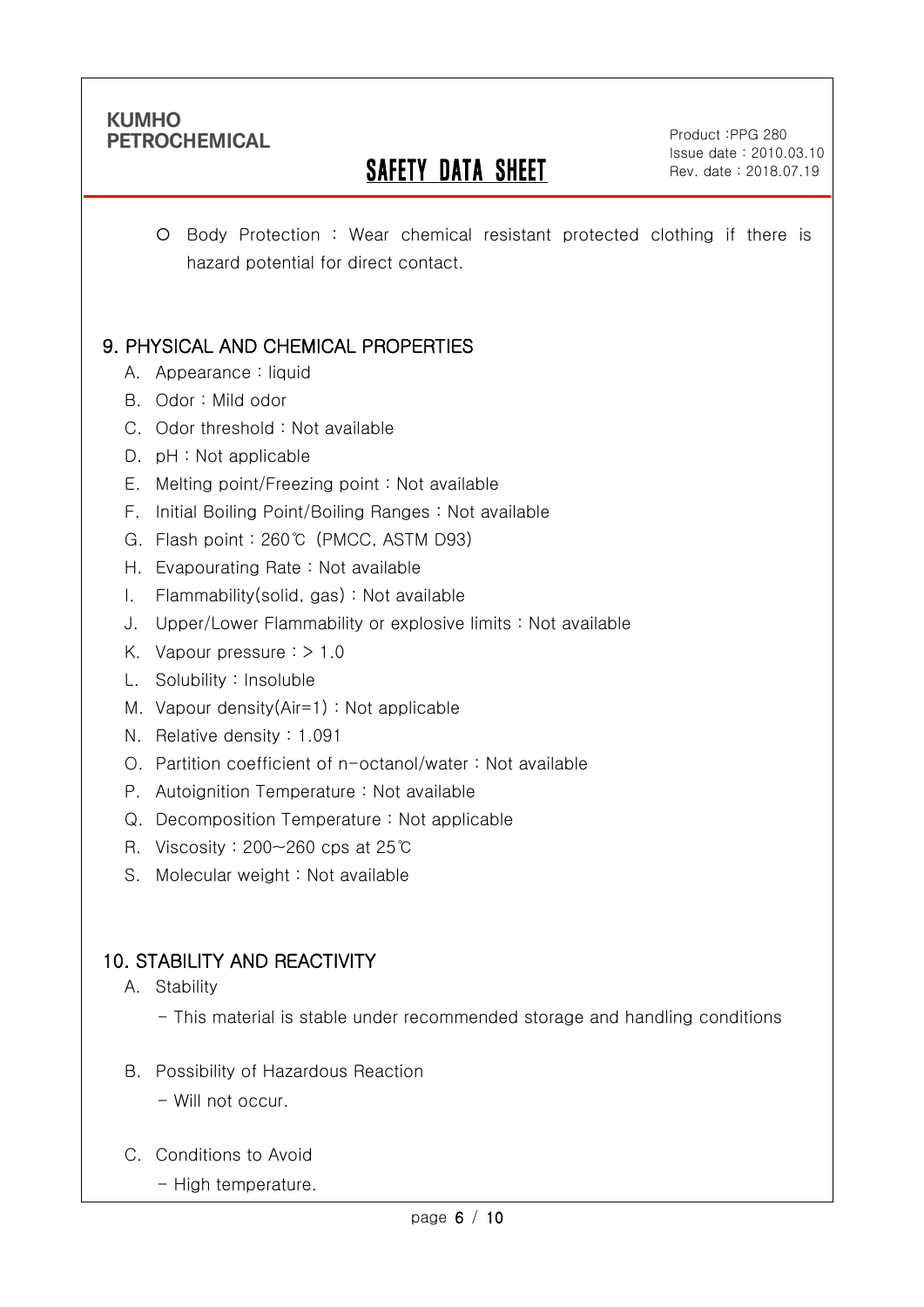Ī

# **SAFETY DATA SHEET**

Product :PPG 280 Issue date : 2010.03.10 Rev. date : 2018.07.19

.

- D. Materials to Avoid
	- Strong acids, strong oxidizing agents, alkali or alkaline substances (copper, zinc or brass)
- E. Hazardous Decomposition Products
	- Carbon monoxide, carbon dioxide

## 11. TOXOCOLOGICAL INFORMATION

- A. Information on the likely routes of exposure
	- (Respiratory tracts) : Not applicable
	- (Oral) : Not applicable
	- (Eye ∙ Skin) : Not applicable
- B. Delayed and immediate effects and also chronic effects from short and long term exposure
	- Acute toxicity : Not available
	- O Skin corrosion/irritation : Not available
	- O Serious eye damage/irritation : Not available
	- O Respiratory sensitization : Not available
	- O Skin sensitization : Not available
	- Carcinogenicity : Not available
	- Germ cell mutagenicity : Not available
	- O Reproductive toxicity : Not available
	- Specific target organ toxicity(single exposure) : Not available
	- Specific target organ toxicity(repeated exposure) : Not available
	- Aspiration hazard : Not available
	- Chronic effect : Not available
- C. Calculation the classification of the mixture(acute toxicity estimate calculation etc.) : Not applicable

### 12. ECOLOGICAL INFORMATION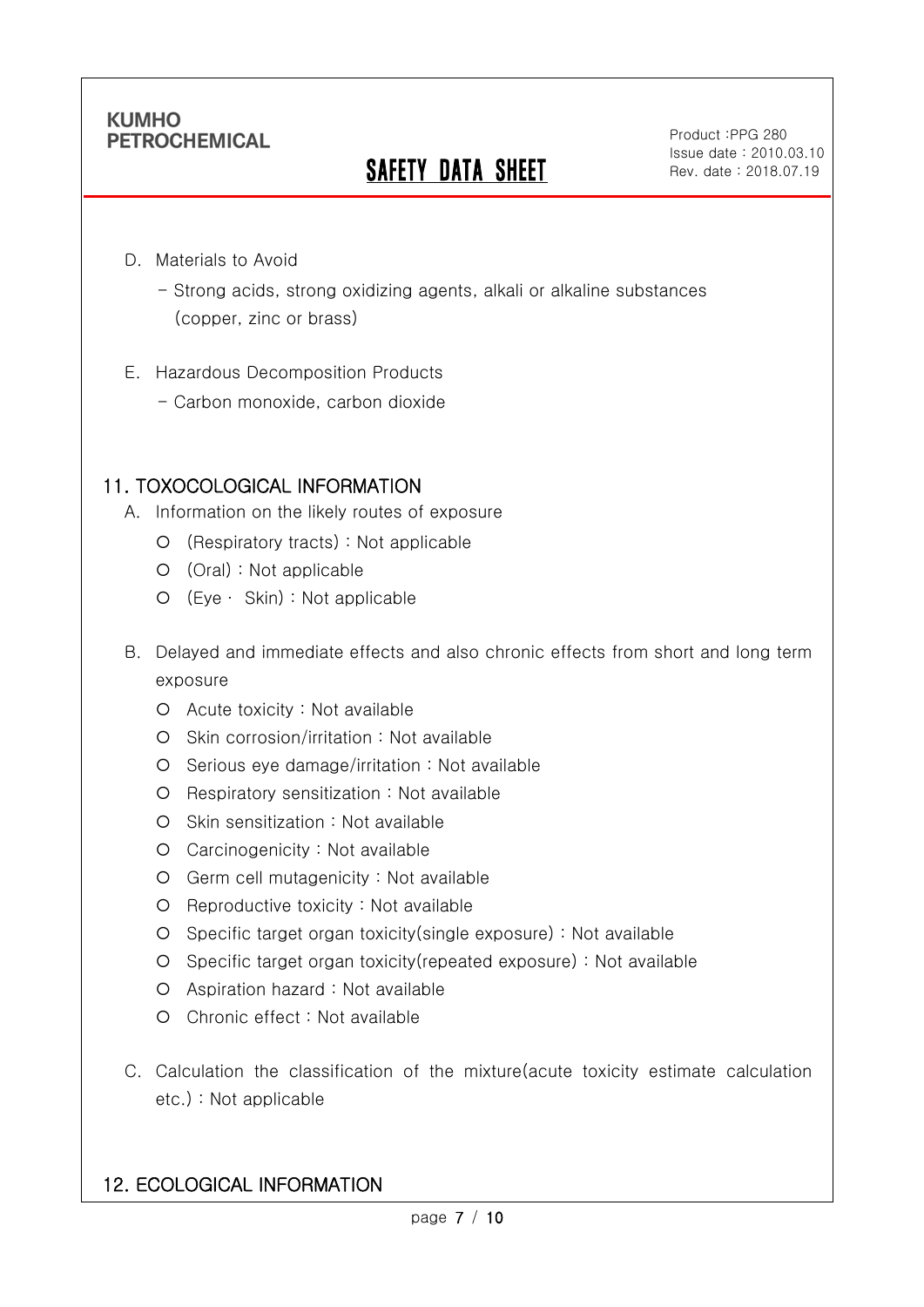Ī

# **SAFETY DATA SHEET**

Product :PPG 280 Issue date : 2010.03.10 Rev. date : 2018.07.19

.

- A. Ecotoxicity : Not available
- B. Persistence and degradability : Not available
- C. Bioaccumulative potential : Not available
- D. Mobility in soil : Not available
- E. Other adverse effects : Not available

#### 13. DISPOSAL CONSIDERATION

- A. Disposal methods
	- The user of this product must properly characterize the waste/container generated from the use of this product in accordance with all applicable federal, state and/or local laws and regulations in order to determine the proper disposal of the waste in accordance with all applicable federal, state and/or local laws and regulations.
- B. Special precautions for disposal :
	- The user of this product must disposal by oneself or entrust to waste disposer or person who other' s waste recycle and dispose, person who establish and operate waste disposal facilities.
	- Dispose of waste in accordance with local regulation.

#### 14. TRANSPORT INFORMATION

- A. UN number : Not regulated for transport of dangerous goods
- B. Proper shipping name : Not applicable
- C. Hazard class : Not applicable
- D. Packing group : Not applicable
- E. Marine pollutant : Not applicable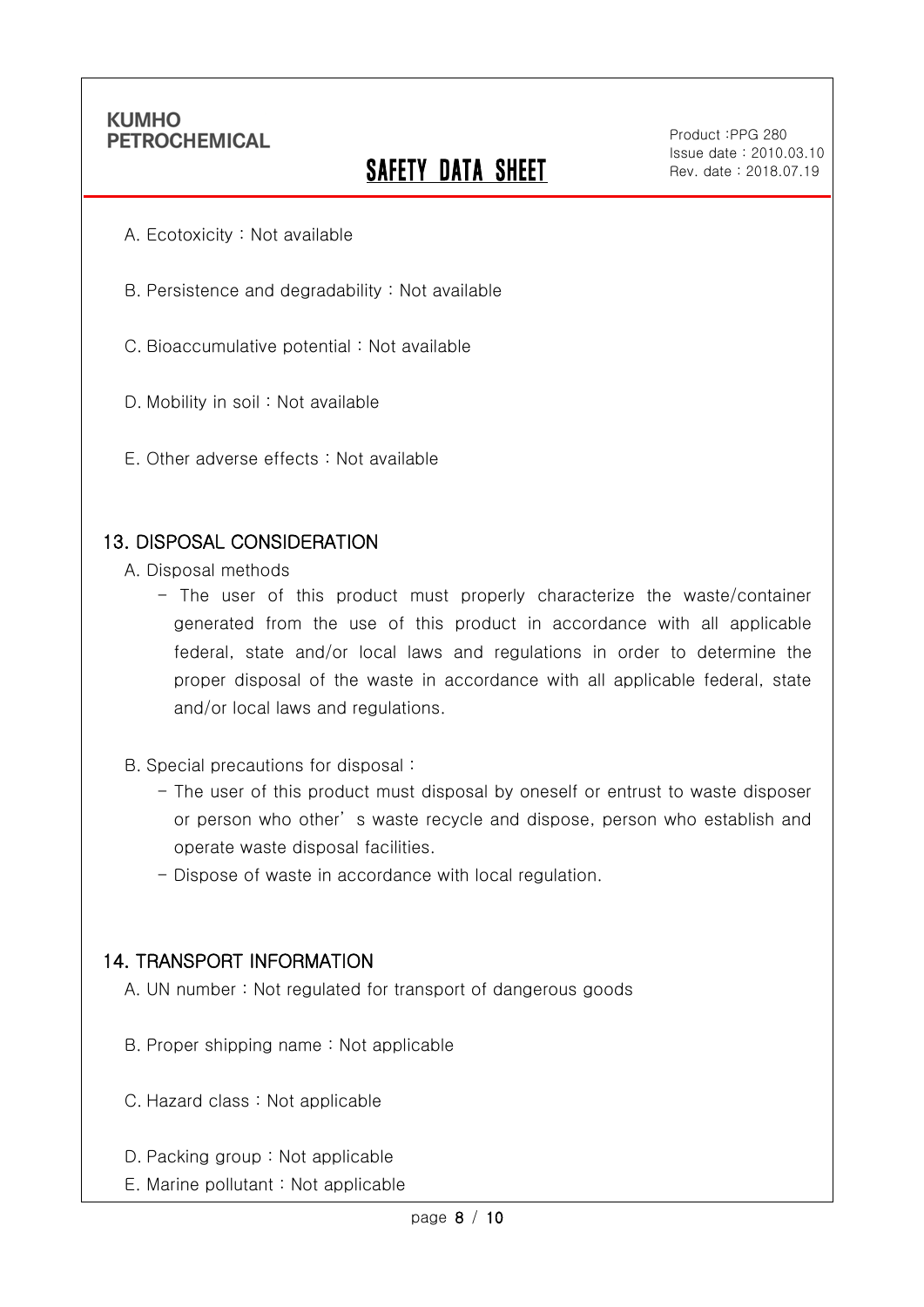Ī

# SAFETY DATA SHEET

Product :PPG 280 Issue date : 2010.03.10 Rev. date : 2018.07.19

.

- F. Special precautions for user related to transport or transportation measures :
	- 1) EmS FIRE SCHEDULE : Not applicable
	- 2) EmS SPILLAGE SCHEDULE : Not applicable
- G. IATA Transport : Not Classified as dangerous for IATA Transport

## 15. REGULATORY INFORMATION

- A. Korea Industry Safety and Health Law (ISHL) :
	- $\circ$  This product is subject to the chemical for classification and labeling under ISHL Article 41.
- B. The Toxic Chemical Control Act in Korea(TCCA)
	- This product is not classified as Toxic chemical and Observational chemical under TCCA Article 2.3. and 2.4.
	- Toxic Release Inventory(TRI) Chemicals : Not regulated
- C. Dangerous goods Safety Management Law in Korea :
	- $\circ$  Dangerous goods Class 4 flammable liquid, Petroleum Class 4 (Storage volume limit: 6000 L)
- D. US regulations
	- OSHA regulation (29CFR1910.119) : Not applicable
	- $\circ$  CERCLA section 103 (40CFR302.4) : Not applicable
	- EPCRA section 302(40CFR355.30): Not applicable
	- $\circ$  EPCRA section 304(40CFR355.40) : Not applicable
	- EPCRA section 313(40CFR372.65): Not applicable
- E. Other local or international regulation
	- POPs Management Law : Not applicable
	- Rotterdam Convention on Harmful Chemicals & Pesticides : Not applicable
	- Stockholm Convention on Persistent Organic Pollutants : Not applicable
	- Montreal Protocol on Substances That Deplete the Ozone Layer : Not applicable
	- Information of EU Classification : Not classified